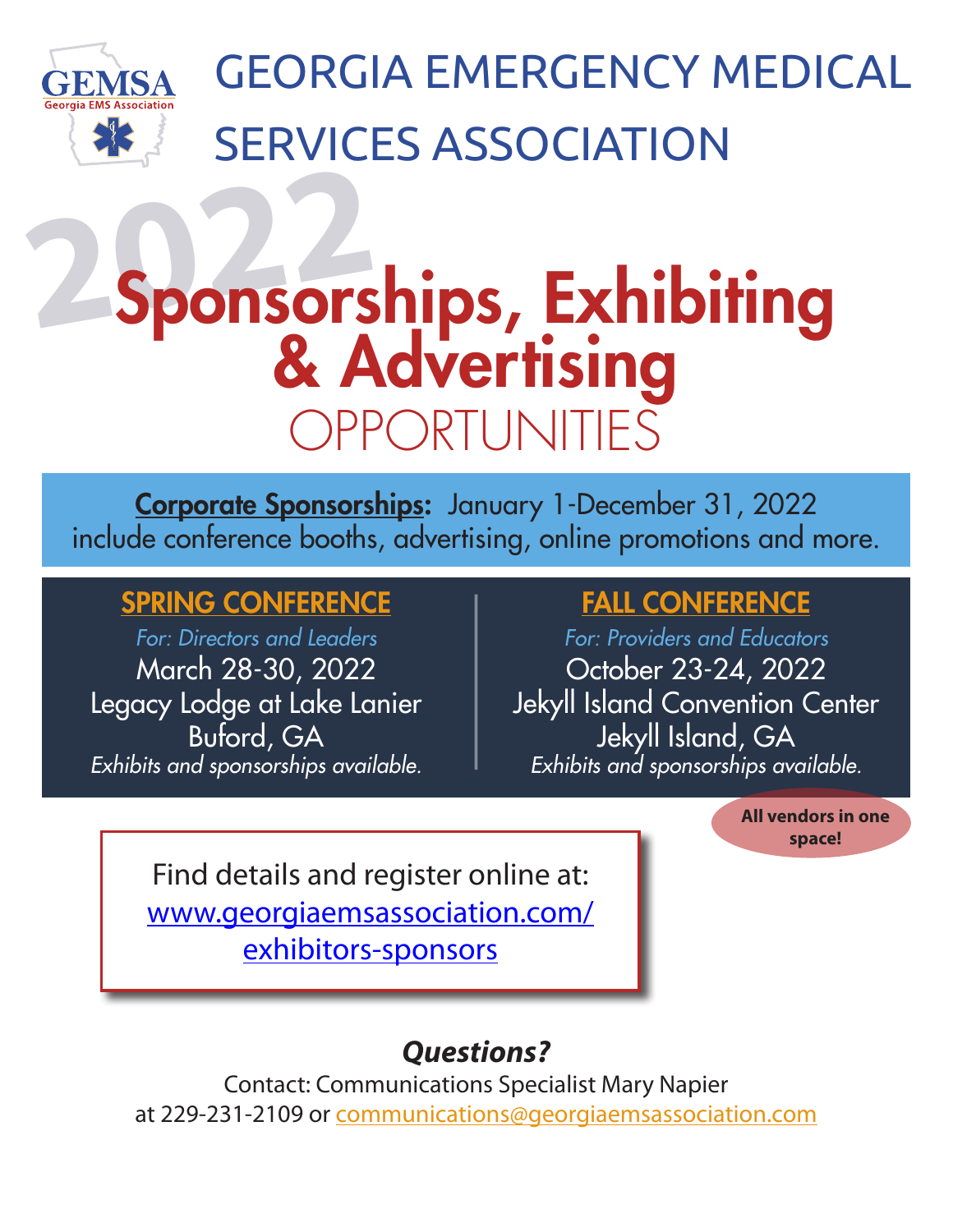# **Exhibitor** Information

## For spring and fall conferences:

#### **Online registration**

#### **To register as a sponsor or exhibitor, visit:** www.georgiaemsassociation.com/exhibitors-sponsors**.**

Registrations will only be taken online. You will have the option to pay with credit card or you will automatically get an invoice emailed to you that you can turn in for payment. Booth space will not be reserved until payment is received. *(Note: registration for the fall conference will not be available online until after the spring conference.)*

#### **Booth diagram/preferences**

On the registration form, you will be allowed to give us your top three booth preferences. Visit georgiaemsassociation.com/leadership-exhibitors to see what spaces are available for the Spring conference and georgiaemsassociation.com/educators-exhibitors for the fall conference. We will do our best to accommodate you, but space will be given to sponsors first, then first come first serve. So, make sure you register as soon as you can. **BOOTH SPACE WILL NOT BE RESERVED UNTIL PAYMENT IS RECEIVED.** 

#### **Name Badges**

Name badges will only be provided for booth personnel up to a maximum of four people. Others may work your booth, but we will not provide name badges for them. Only two badges will be provided the full badge booklet.

#### **Continuing Education Hours**

Continuing education will not be provided for exhibitors. If you would like continuing education hours, you must register as an attendee for the conference. We apologize for any inconvenience.

### **Exhibit Booth Cancellation/Refund Policy**

Refunds (less a \$100 processing fee) will be made for exhibit registration cancellations made in writing to Mary Napier, GEMSA Communications Specialist (communications@georgiaemsassociation.com) more than 30 days before the conference. If it is within 30 days of the conference, no refunds will be given.

#### **Donations for Give-a-ways**

Each year exhibitors like to donate items to be given away during the conference. Please collect names or contact information at your booth. After the last exhibitor break, we will let you draw a winner on stage at the beginning of the next session. See GEMSA staff at the conference to schedule your drawing.

#### **Security**

Lost, stolen or damaged materials/products are the responsibility of the exhibitors both during exhibit hours and at night. GEMSA or the event centers will not be held liable for any lost or damaged products, nor any injuries that may occur at any time during setup through tear down. While the exhibit hall is secured at night, you still leave items at your own risk.

### **Sponsorships Available for All Budgets!**

If you wish to show your support for GEMSA and Georgia EMS in more ways than just exhibiting, see details on sponsorships opportunities on the following pages to get you maximum exposure at each event.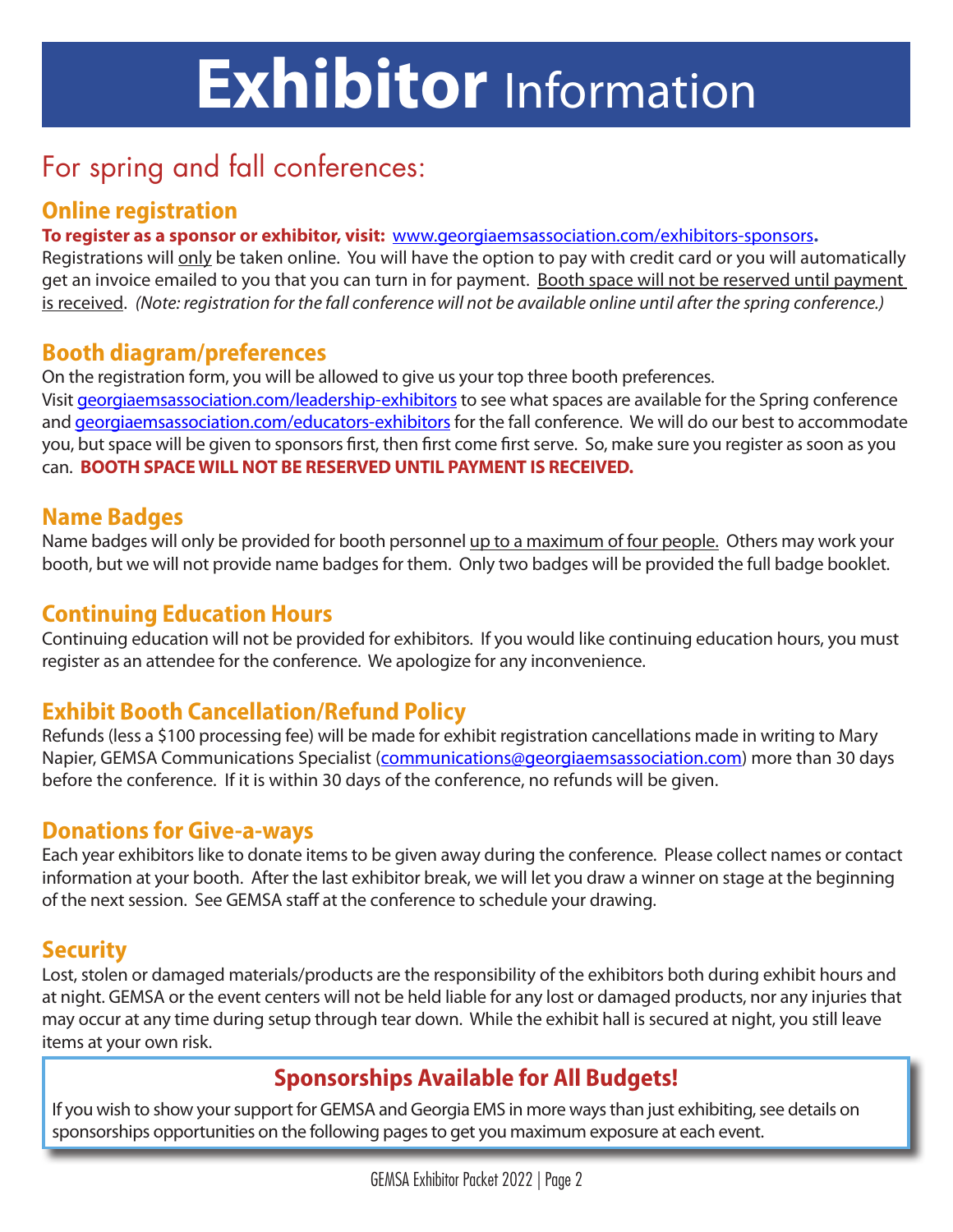# **Conference Sponsor** Information

Each conference will have limited sponsor availability. Sponsorships will be awarded on a first come first serve basis. Corporate sponsors will receive premium exhibitor locations as available.

# **CONFERENCE SPONSORSHIPS** *(including exhibit space)*

#### **Conference Sponsor \$2,000**

- Oversized booth (Spring) or Large Booth (Fall)
- Company logo in conference materials
- Logo and website link on website event page
- Logo on signage displayed in a prominent location at the event
- Two meal tickets
- Booth electricity
- Logo on front of conference brochure and recognition with all sponsors on social media.

#### **Conference Patron \$1,500**

- Standard booth
- Company logo in the conference materials
- Logo and website link on website event page
- Logo on signage displayed in a prominent location at the event
- Two meal tickets
- Logo in conference brochure

*Sponsorship commitments must be made before the early registration deadlines and sponsorships are limited.*

# **ADDITIONAL SPONSORSHIPS** *(Do not include exhibit space)*

#### **Lunch Sponsor \$10,000**

Address luncheon attendees, full page ad in the GEMSA Journal, logo and website link on website event page, and signage displayed in prominent locations at the luncheon.

#### **Vendor Reception Sponsor \$5,000**

Company logo in conference materials, logo and website link on website event page, and signage displayed in prominent locations at the conference reception. Recognition of sponsorship during event.

#### **Entertainment Sponsor \$5,000**

Company logo in conference materials, logo and website link on website event page, and signage displayed in prominent locations at the conference reception. Recognition of sponsorship during event.

#### **Audio Visual Sponsor \$3,000**

Sponsor logo to appear on screen at the beginning of each session, company logo in conference materials, logo and website link on website event page, and logo on signage displayed in prominent locations at the conference.

#### **Lanyard Sponsor \$2,000**

Attendees will wear a lanyard with their name badge that has your company name or logo. *(One available)*

#### **Conference Break Sponsor \$1,000**

Company logo and name on signage located in a prominent location at the break that is sponsored. Recognition of sponsorship in conference materials and on schedule in program. *(multiple breaks available)*

#### **Keynote Session Sponsor 5500 \$500**

Company logo in conference materials, logo and website link on website event page, logo on signage displayed in prominent locations at the conference, and recognition of sponsorship before keynote address. *(One available)*

#### **Materials in Attendee Packets <b>1976 \$250**

Promotional material received from exhibitor will be placed in all conference participant packets that will be distributed to conference participants at conference registration/check-in.